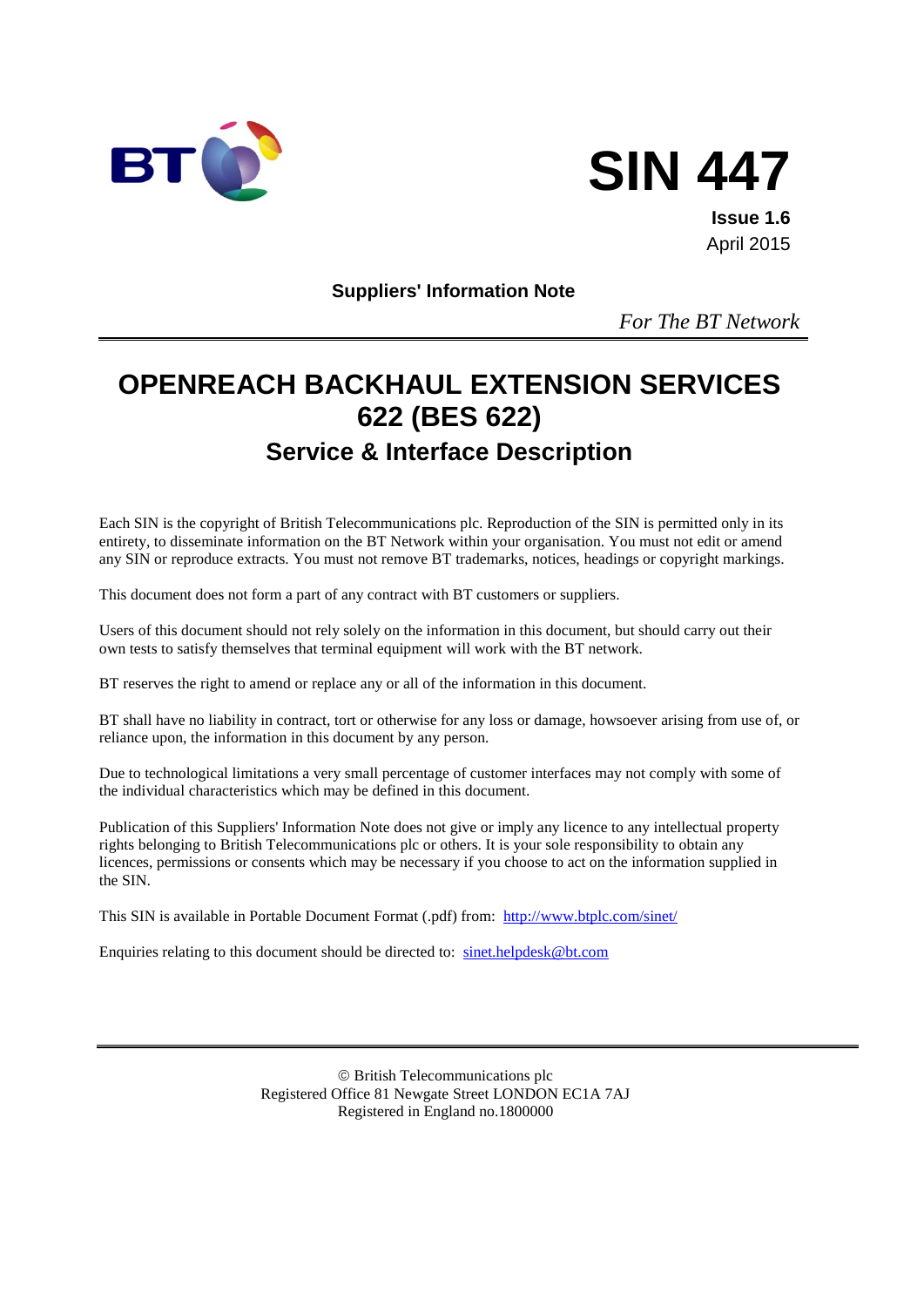#### **CONTENTS:**

## **FIGURES**

| <b>TABLES</b>                                  |  |
|------------------------------------------------|--|
| Table 1. List of Services & Principle Features |  |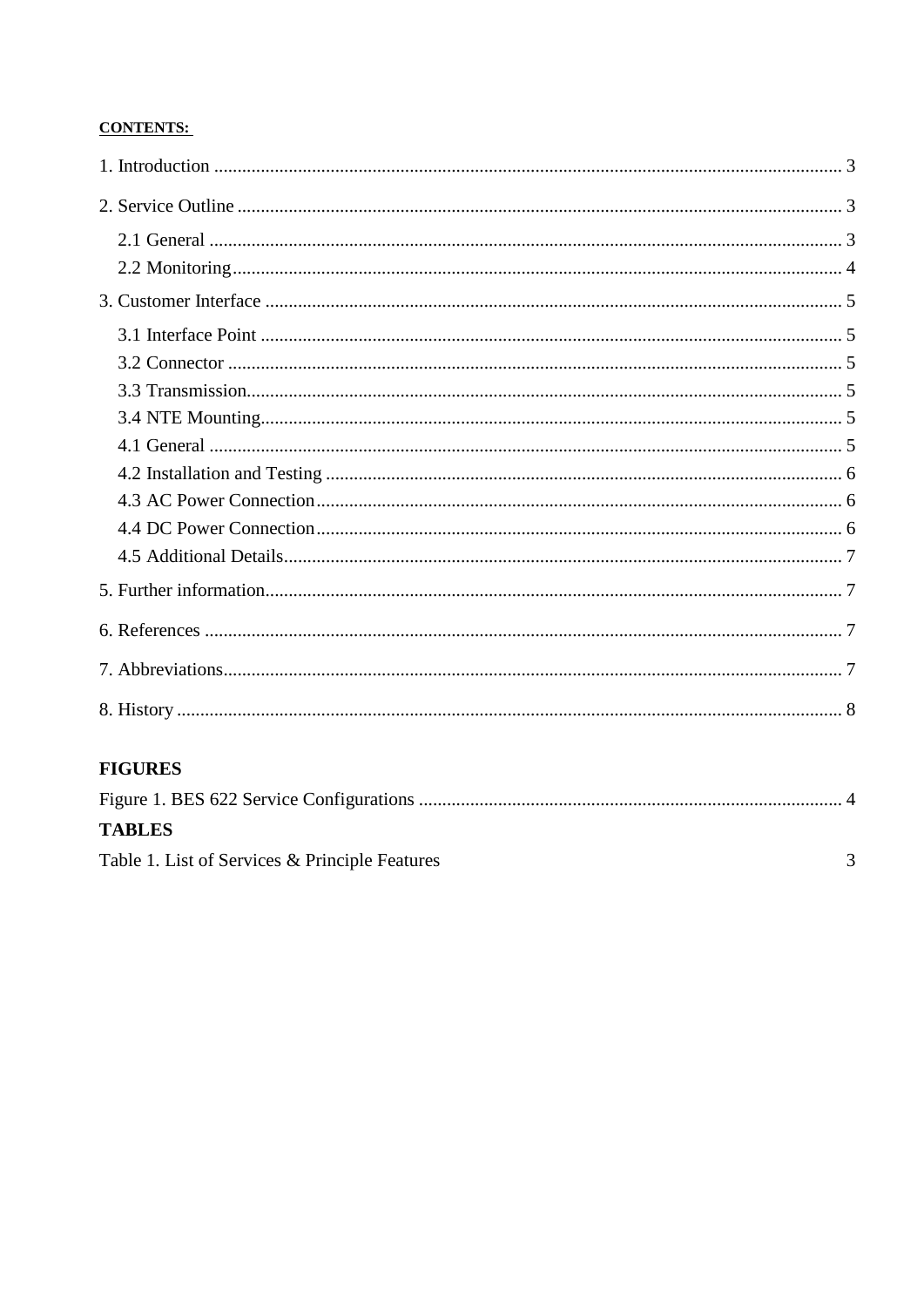## <span id="page-2-0"></span>**1. Introduction**

This Suppliers Information Note (SIN) describes the interface provided with Openreach Backhaul Extension Services 622 (BES 622). Also provided is some additional general information on BES and on some of the physical aspects of the NTEs currently being deployed for new customer orders.

Backhaul Extension Services (BES) are high speed, point-to-point data circuits that are permanently connected and available 24 hours a day, 365 days per year. They provide a secure link between a Communication Providers network located in a BT Exchange, using a Licensed Facility and a Communications Providers (CP) network located in his own accommodation or a Licensed Facility in the BT Exchange.

Any specific technology mentioned in this document is current as of today, however it may be subject to change in the future. Should the specification of the interface be changed, this will be notified by a new issue of this SIN. Openreach reserves the right to adapt technology to deliver BES as new developments are made. All services are delivered over an uncontended transmission path.

#### SPECIAL NOTICE

Openreach has notified Industry that this Product will longer be supported as from 1 April 2018

Please refer to briefing GEN061/14 (www.openreach.co.uk)

WES WEES BES 2.5Gbit/s and 10Gbit/s will remain available along with WES Aggregation

## <span id="page-2-1"></span>**2. Service Outline**

## <span id="page-2-2"></span>*2.1 General*

The BES 622 service comprises a single uncontended transmission link between the CP's equipment at unbundled MDF sites and a site within a CP's own network, with an Openreach provided NTE at each end of this link.

The service operates at  $622,080$  kbit/s ( $\pm 20$ ppm) and provides links between sites over radial distances of up to 25 km, or up to 15 km for BES Daisy Chain (see Figure 1). The actual fibre route distance, maximum 40km, will depend on the local physical circumstances and the Openreach plant configuration.

| <b>Backhaul Extension Services (BES)</b>                                     | 622                                 |            |
|------------------------------------------------------------------------------|-------------------------------------|------------|
| NTE Interface Option:                                                        | <sub>SC</sub>                       | See Note 1 |
| Maximum allowable Radial Distances between Customer Premises / Sites:        | $25 \text{ km}$ (15 $\text{km}$ for |            |
|                                                                              | <b>BES-Daisy</b>                    |            |
|                                                                              | Chain)                              |            |
| Maximum <b>Route &amp; Range</b> Distances between Customer Premises / Sites | 40 km:                              | See Note 2 |
| Half / Full Duplex Operation:                                                | <b>Full Duplex</b>                  |            |

Table 1. List of Services & Principle Features

<span id="page-2-3"></span>*Note 1*. This is the direct distance "as the crow flies" between the two site locations.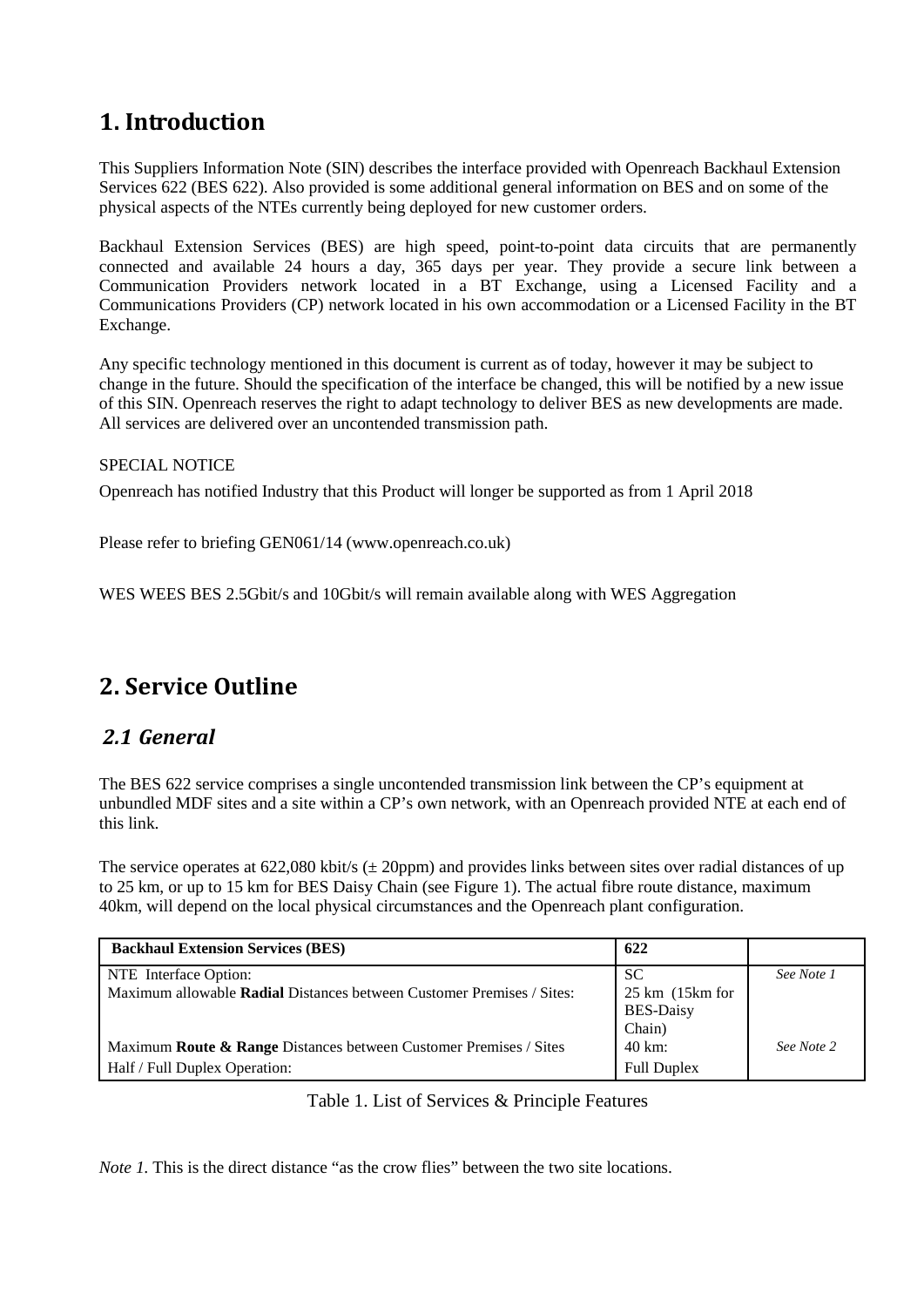*Note 2.* The maximum Route distance is the limiting factor of either the physical transmission limit between NTEs over the provided interconnecting transmission infrastructure, or alternatively the maximum range that the service may be extended to due to other technical considerations (e.g. optical loss). A schematic of the BES 622 service arrangement is shown in Figure 1.



**Figure 1. BES 622 Service Configurations**

- <span id="page-3-1"></span>*Note 1.* Figure 1 depicts two separate circuit scenarios, not a combined service. The upper scenario (Type #1, NTE to NTE) represents a BES circuit with where both ends have a common serving exchange. The lower scenario (Type #2, NTE to NTE via a serving exchange) represents a BES circuit which ends are served from different exchanges
- *Note 2.* The service cannot be purchased as a point-to-point circuit directly connected between the CP and a 3rd party customer site.

It is envisaged that CPs will use this service for applications using and implementing the technologies of Synchronous Digital Hierarchy (SDH) and Asynchronous Transfer Mode (ATM). Framing and frame structure will be the responsibility of the customer and will be transported transparently.

## <span id="page-3-0"></span>*2.2 Monitoring*

The NTEs are connected to, and monitored by, an Openreach Network Management Centre and are 'polled' on a regular basis.

It

is only possible to monitor the presence of optical conditions and the physical aspects of the NTE, to determine the functional status of each transmission link for maintenance & repair purposes.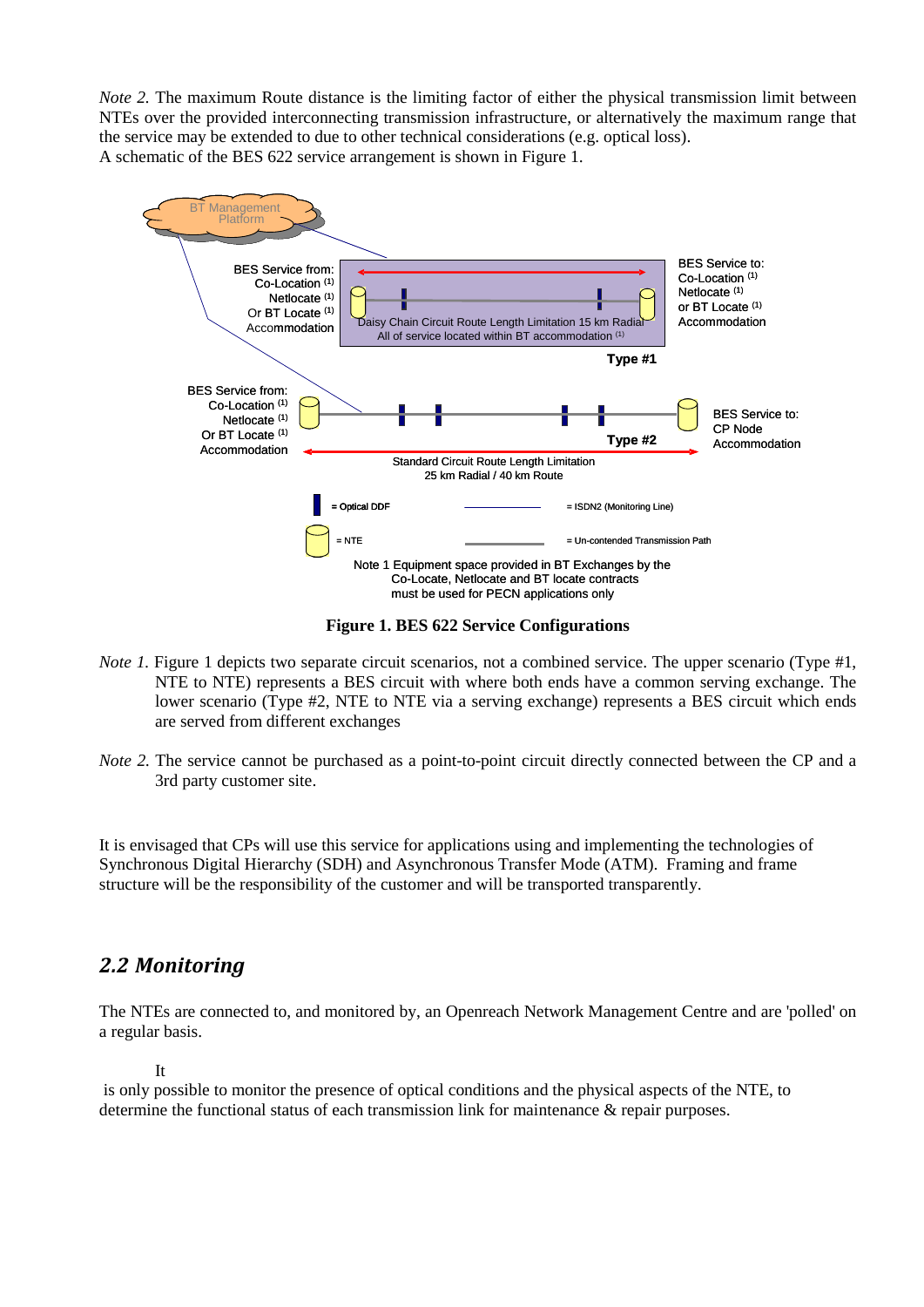## <span id="page-4-0"></span>**3. Customer Interface**

## <span id="page-4-1"></span>*3.1 Interface Point*

The interface is the Network Termination Point (NTP), i.e. the point of connection on the BT Network Terminating Equipment (NTE) for connecting CP equipment.

## <span id="page-4-2"></span>*3.2 Connector*

The interface connector is physically located on the Openreach NTE in the form of dual optical SC type sockets. A connection is made between the NTE and the CP equipment by using a suitable patch cable with a plug (male) to make a connection to the Openreach NTE.

The Service offers two types of interface options, either 1310nm single-mode or 1310nm multi-mode.

The CP provides a suitable dual SC type patch or interconnection cable between the NTE and their equipment, of either 9/125μm single-mode fibre or 62.5/125μm multimode fibre depending on the requested interface type.

The SC type connector conforms to IEC 874-14 [1]. Attention is drawn to the Intellectual Property Rights (IPRs) set out in the preface of this agreed International standard. It is the responsibility of the supplier of the CP equipment to ensure that they have the necessary rights from the owner of the IPR. The IPR owner has stated that they are willing to negotiate licences under reasonable and non-discriminatory terms and conditions with applicants throughout the world.

## <span id="page-4-3"></span>*3.3 Transmission*

The single-mode variant of the interface complies with Table 1/G.957, Intra-office, STM- 4, of ITU-T Recommendation G.957[2].

The optical fibre presentation at the interface is conformant to (IEC) 60825-1 (2001)[3] & IEC 60825-2 (2000)[4] as a Class 1M Laser Product.

## <span id="page-4-4"></span>*3.4 NTE Mounting*

The NTE can be mounted within either Openreach or customer supplied equipment cabinets capable of accommodating standard 19 inch mounting practice. Alternatively, the NTE equipment can be positioned on a suitable horizontal, non-slip surface.

#### **4. Power supply**

## <span id="page-4-5"></span>*4.1 General*

By placing a order with BT the customer has accepted the conditions placed by BT. In relation to powering of equipment, the customer must comply with the requirements of BS7671 and the details giving within the 'DC Power Planning and Installation Guide for WES-BES Products' document.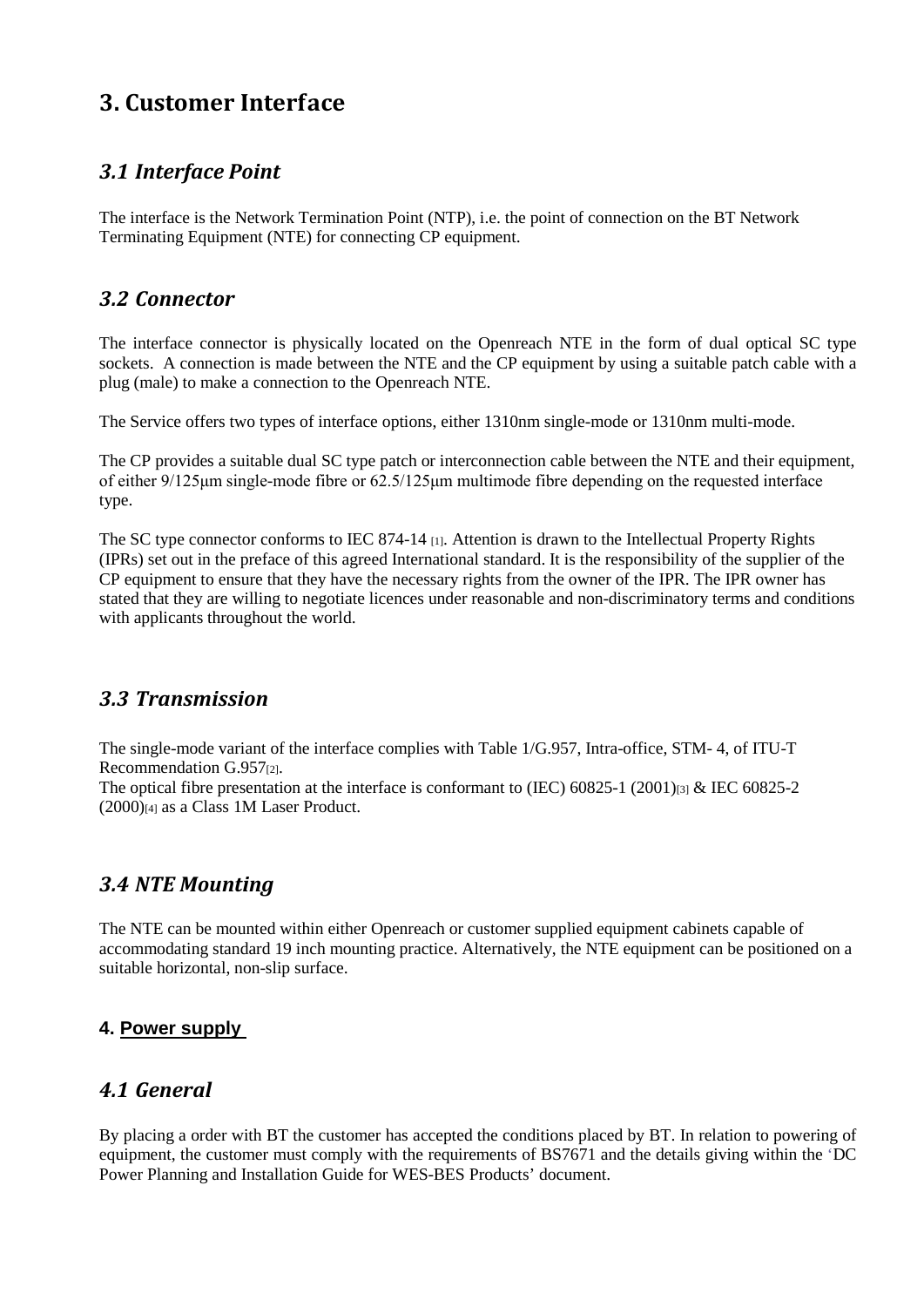The Openreach BES 622 NTE is locally powered and offers AC or DC power options. The CP will be required to provide either 50Hz AC mains supply in the form of a standard 13 Amp power socket(s), or dual - 50V DC power distributions and Earth connections, with all wiring colour schemes conforming to BS 7671 (IEE Wiring Regulations). It will be the customer's responsibility to ensure that the power supply is fused and safe for Openreach to use. These should be in close proximity to the NTE installation location.

## <span id="page-5-0"></span>*4.2 Installation and Testing*

In addition to the NTE and Chassis powering requirements below, a spare 50Hz AC mains supply 13 Amp socket should also be provided in close proximity to the NTEs, to power BT test equipment during both initial commissioning and subsequent maintenance support activities.

## <span id="page-5-1"></span>*4.3 AC Power Connection*

AC power connection between Openreach equipment and the power socket will be made using a standard IEC320 C13-14 power lead fitted with standard 13A plugs. The NTE itself has dual power supply units internally, but only requires one mains supply socket.

#### • **For most installations:**

This will require one power connection for each NTE provided, and the consumption of the Openreach NTE and power unit chassis in this managed service arrangement will be no more than 30 Watts per NTE.

#### • **For larger installations (at Openreach discretion):**

At Openreach's discretion, where a large number of systems of one type are being deployed, a 16-slot NTE chassis version may be deployed. This will require two power connections for each 16-slot chassis provided. The consumption with a maximum number of 16 service cards provided will be no more than 200 Watts per chassis.

## <span id="page-5-2"></span>*4.4 DC Power Connection*

The DC In-Line (Molex) connector is specified as the standard method of connecting DC power by Openreach, and represents the "Demarcation Point" between Openreach and the customer. At their site, the customer is required to provide suitable power and earth connection to, and be responsible for the supply, wiring and labelling to the demarcation point. Openreach will not supply or install the DC distribution system as part of the standard Ethernet installation.

• **Customer provided wiring up to the Openreach specified In-Line connector.** 

Wiring, MCB isolation or fuse (i.e. C Type MCB or Cartage Fuse), must be provided by the customer, up to and including the DC in-line connector, as per BT's requirements stated within the 'DC Power Planning and Installation Guide for WES-BES Products' document with respect to:

- (i) Correctly rated MCB/Fuse: refer to BES product handbook for correct rating
- (ii) Correct labelling of wiring and MCB/fuse positions compliant with BS 7671,
- (iii) Correct size of cable for required voltage drop at required maximum current,
- (iv) Separately fused isolatable A & B power supplies, as detailed in the 'DC Power Planning and Installation Guide for WES-BES Products' document.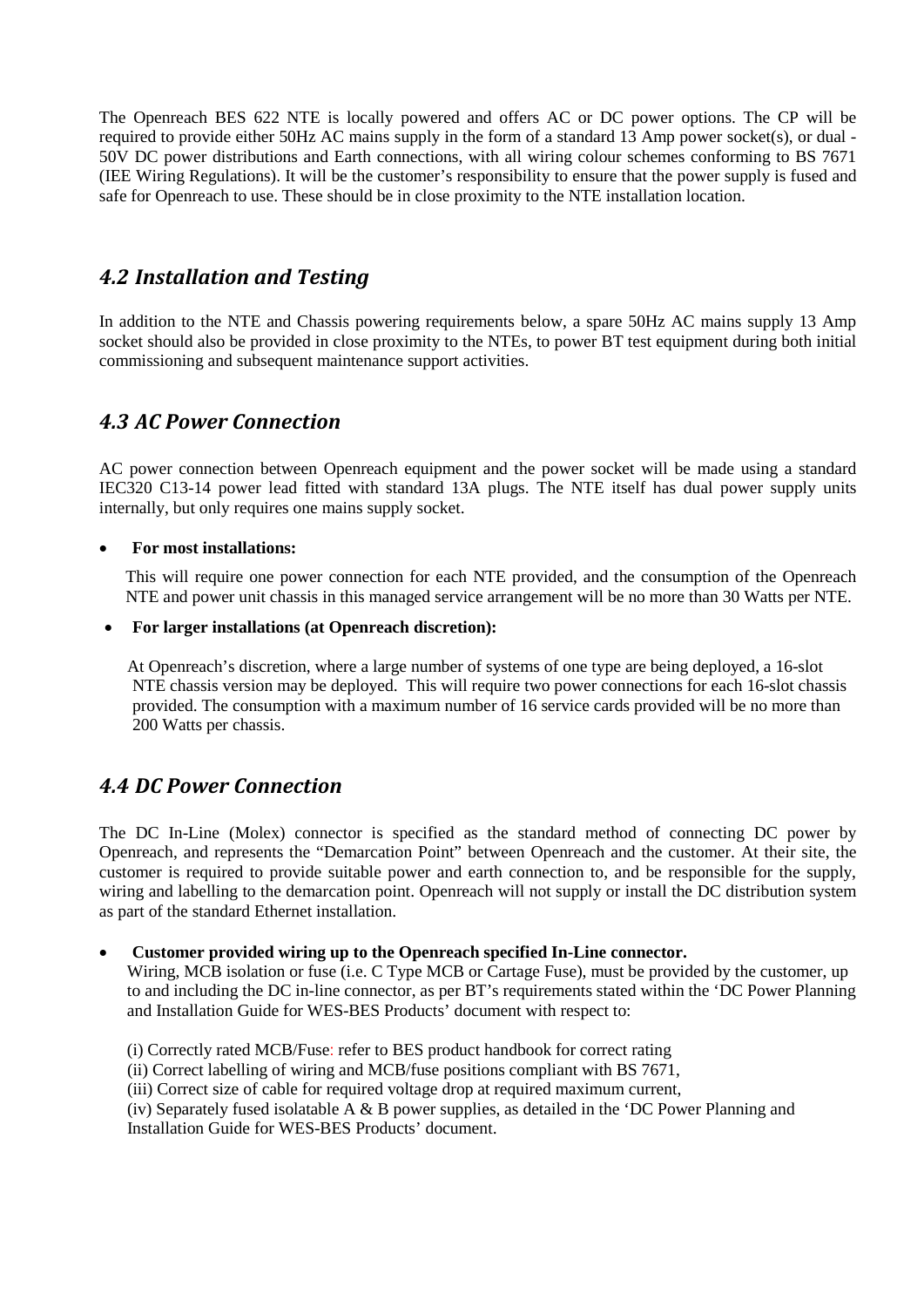The in-line connector has a maximum current handling capability of 11A, and is not to be used for equipment requiring greater than a 11A supply (such as the Nortel OPTera 5200 equipment, which require 20A feeds).

## <span id="page-6-0"></span>*4.5 Additional Details*

For further details on the provision of DC Power, see the 'DC Power Planning and Installation Guide for [WES-BES Products'](https://www.openreach.co.uk/orpg/home/newlogin.do?smauthreason=0&target=http%3A%2F%2Fwww.openreach.co.uk%2Forpg%2Fcustomerzone%2Fproducts%2Fethernetservices%2Fethernetaccessdirect%2Fdescription%2Fsupplementaryinformation%2Fsupplementaryinfo.do&fromMasterHead=1) available on the Openreach Ethernet website.

If there is a conflict between DC power information contained in the 'DC Power Planning and Installation Guide for WES-BES Products' and the SIN document, the order of precedence shall be as follows:

(a) DC Power Planning and Installation Guide for WES-BES Products (b) SIN

## <span id="page-6-1"></span>**5. Further information**

Further enquiries concerning the connection availability between particular sites and for further information on the BES 622 service please contact your company's Openreach Sales & Relationship Manager, or see [https://www.openreach.co.uk/orpg/home/products/ethernetservices/backhaulextensionservices/bes.do.](https://www.openreach.co.uk/orpg/home/products/ethernetservices/backhaulextensionservices/bes.do)

## <span id="page-6-2"></span>**6. References**

| $\lceil 1 \rceil$ | International Electrotechnical Commission 874 /14 - Connectors for<br>Optical Fibres and Cables. Part 14: Sectional Specification for Fibre Optical<br>Connector Type SC. |
|-------------------|---------------------------------------------------------------------------------------------------------------------------------------------------------------------------|
| $[2]$             | ITU-T Recommendation G.957 - Optical interfaces for equipments and<br>systems relating to the synchronous digital hierarchy. June 1999                                    |
| $\lceil 3 \rceil$ | (IEC) 60825-1 (2001) Safety of Laser Products Part 1 Equipment<br>classification                                                                                          |
|                   | (IEC) $60825 - 2$ (2000) Safety of Laser Products Part 2 Safety of Optical<br>fibre communications systems.                                                               |

For further information or copies of referenced sources, please see document sources at <http://www.btplc.com/sinet/>

## <span id="page-6-3"></span>**7. Abbreviations**